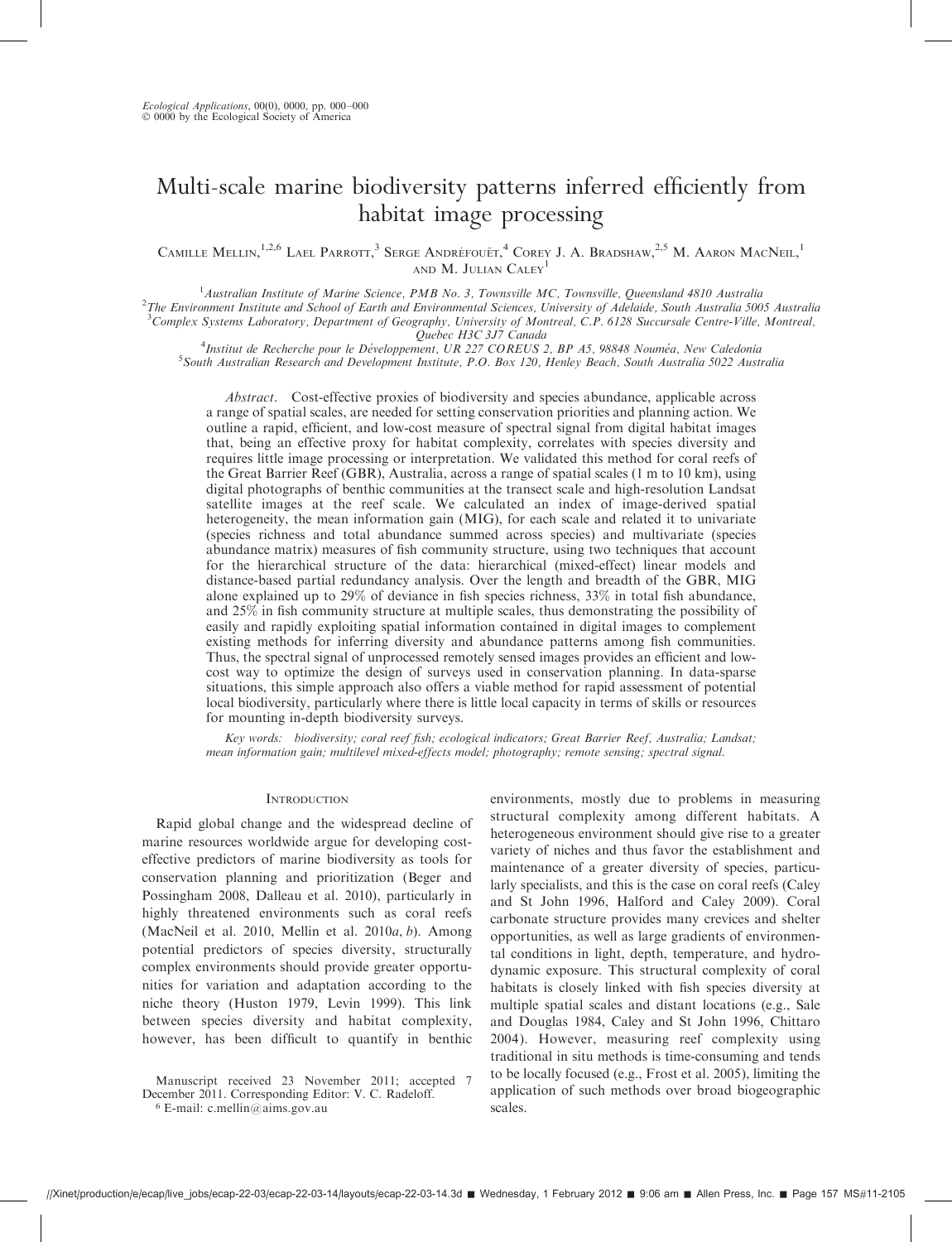The habitat complexity–diversity hypothesis has been tested at the site scale (Luckhurst and Luckhurst 1978, Friedlander and Parrish 1998, Attrill et al. 2000) using three-dimensional physical descriptors of reef structure and heterogeneity such as substratum rugosity, topography, and the distribution of hole size and volume, all of which are measured in situ. At broader spatial scales, high-resolution remote-sensing methods are potentially useful, but are limited in their ability to describe habitat complexity as accurately as field-based surveys (e.g., Kuffner et al. 2007). Such limitations, as well as their high costs, have limited their routine use. Therefore, rapidly deployable, cross-scale, and cost-effective proxies for habitat complexity still need to be developed. Here we explore the use of imagery for developing such metrics that effectively characterize the complexity of two-dimensional reef habitats and are applicable across multiple scales. Our approach is distinct from previous methods in using compressed imagery that does not require extensive and complicated processing.

The development of both in situ digital photography and remote sensing has increased the availability of habitat maps for species distribution modeling. In situ images are typically used to define a typology of habitats relevant for understanding species distributions at scales  $<$  100 m (Dumas et al. 2009), whereas remotely sensed images are used to map these habitats and associated species at scales  $> 100$  m (e.g., Mattio et al. 2008). These habitat maps are increasingly used as spatially explicit layers in habitat suitability models, whereby biodiversity metrics (e.g., species richness, abundance, functional groups) can be mapped indirectly (Garza-Pérez et al. 2004, Mellin et al. 2007). However, these methods are time-consuming, often requiring some form of field validation, are scale-specific, and are rarely transferrable across different study areas. Such nontransferability clearly limits regional and global comparisons (Mellin et al. 2009). In addition, most of the cost of habitat mapping lies in labeling, whereby clusters of samecolored pixels are labeled according to habitat name or some other benthic property such as complexity (Andréfouët 2008). Avoiding the need for qualitative and quantitative labeling would greatly reduce the cost of using such images. Here we present a scaleindependent method that does not require labeling, but is instead based directly on image metrics computed automatically by measuring the spatial heterogeneity (e.g., texture) of the signal (radiance or reflectance) in different spectral bands.

Digital images are composed of two interdependent characteristics: tone (i.e., spectral information) and texture (i.e., tonal variability in a given area; Baraldi and Parmiggiani 1995). Therefore, the texture of an image contains valuable information about the spatial and structural arrangements of the objects it represents (St-Louis et al. 2006). Because such images incorporate within-habitat heterogeneity (as opposed to discrete habitat categories) and minimize errors associated with boundary delineation (Andréfouët et al. 2000, St-Louis et al. 2006), an image's heterogeneity might be a reasonable estimate of habitat heterogeneity at any spatial scale. Therefore, if image-derived spatial heterogeneity is directly linked to the complexity and heterogeneity of habitats across multiple scales, greater species diversity would be expected in areas of greater image heterogeneity.

Few studies to date have demonstrated positive relationships between image-derived spatial heterogeneity and biodiversity metrics, with the exception of, for example, the diversity of vascular plants in temperate forests at scales  $<$  100 m (Proulx and Parrott 2008, 2009), and birds (St-Louis et al. 2006, Bellis et al. 2008), mammals (Estes et al. 2008), and vascular plants (Oldeland et al. 2010) at scales  $> 100$  m. Although these studies' results varied depending on the ecosystem, species, and image-based metrics used, there was a relationship between species diversity and habitat characteristics derived from imagery at relatively small spatial scales (e.g., 57–63% of variation explained in bird species richness in semiarid habitats [St-Louis et al. 2006]; 27% of bongo antelope Tragelaphus euryceros isaaci habitat selection [Estes et al. 2008]). To our knowledge, no similar study has been applied to marine ecosystems; as such, it remains unknown whether, how well, and at what scales image-derived spatial heterogeneity can be used as a predictor for marine biodiversity.

Among the many metrics available to describe digital images, mean information gain (MIG) is a wellestablished measure of the complexity of spatial and temporal patterns (Grassberger 1988, Wackerbauer et al. 1994, Gell-Mann and Lloyd 1996, Lloyd 2001). MIG provides an index for two-dimensional surfaces on a scale from complete order to complete disorder. MIG also has the advantage of being a global indicator of spatial heterogeneity in an image that can be easily applied to both high-resolution digital photographs and lower-resolution satellite images.

Here we test the ability of MIG-based estimates of spatial heterogeneity in coral reef images, taken at different spatial scales, to predict fish biodiversity patterns. We use an extensive, hierarchically stratified coral reef data set, coupling fish census data with in situ benthic and satellite images of reef habitats. Our objectives were to (1) measure variation in heterogeneity of reef habitat images taken at different spatial scales and the covariance among them; (2) evaluate the relative ability of each scale of image-derived spatial heterogeneity to characterize fish biodiversity using hierarchical, multilevel statistical models; and (3) assess the combined performance of MIG across all scales for predicting observed patterns in coral reef fish biodiversity. We explicitly test the hypotheses that increasing habitat complexity, as measured by higher image MIG, mirrors increasing species richness and abundance, and that these relationships are spatially scale dependent.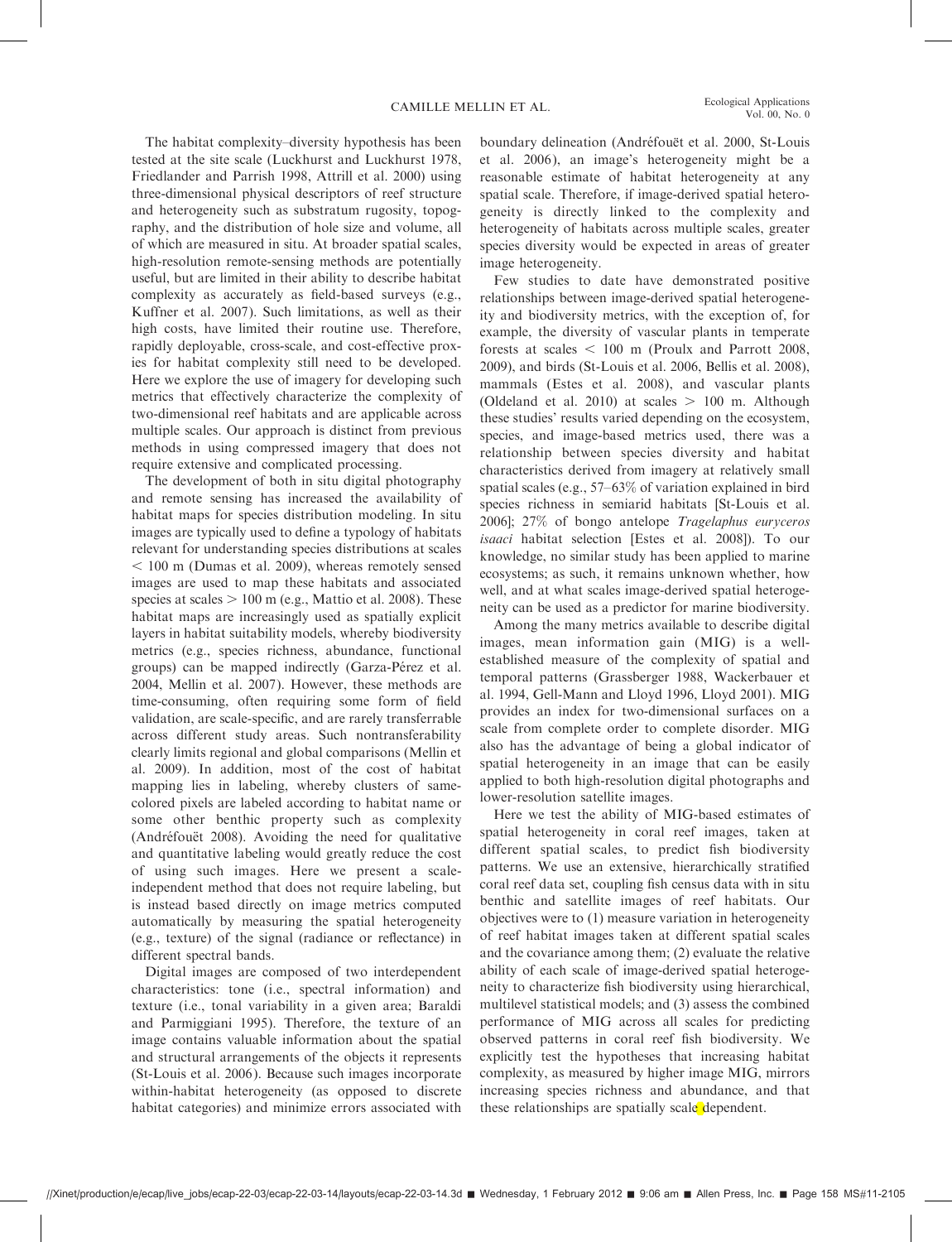

FIG. 1. Map of the Great Barrier Reef, Australia, with the positions of 46 AIMS (Australian Institute of Marine Science) reefs monitored annually since 1993. Circled numbers indicate the location of each latitudinal sector.

# **METHODS**

## Study reefs and data collection

The Great Barrier Reef (GBR) consists of more than 2900 reefs extending over 2300 km between  $9^{\circ}$  and  $24^{\circ}$  S latitude and covers  $\sim$ 350 000 km<sup>2</sup>. Between 1993 and 2007, fish communities on 46 reefs on the GBR have been monitored annually by the Australian Institute of Marine Science in the Long Term Monitoring Program (Sweatman et al. 2005). These reefs occur in six longitudinal sectors (Cooktown/Lizard Island, Cairns, Townsville, Whitsunday, Swains, Capricorn Bunkers) spanning most of the GBR (Fig. 1). Within each sector, with the exception of the Swains and Capricorn Bunker sectors, at least three reefs were sampled in each of three shelf positions: inner, middle, and outer. In the two southern sectors, reef formation does not occur at all three shelf positions.

On each survey reef, three sites in a single habitat (the first stretch of continuous reef on the northeast flank of

the reef, excluding vertical drop-offs) and separated by  $>$ 250 m were selected for sampling. Within each site, five randomly selected and permanently marked 50-m transects were deployed roughly parallel to the reef crest, each separated by 10–40 m along the 6–9 m depth contour. Sampling was evenly distributed among years and transects except for 2005. Each year, counts within these transects were recorded for 251 fish species from 10 families. This set of species excludes those that are cryptic or nocturnal and therefore have a low probability of detection. Larger mobile species were counted first along a transect 5 m wide, and smaller, less mobile species such as damselfishes (Pomacentridae) were counted in a 1-m wide strip along the same transect during the return swim (for detailed methods, see Halford and Thompson 1996). Only adult fish  $(>1$  year old) were recorded, these being distinguished from juveniles by their size and coloration. Sites were sampled by different divers within and among years; annual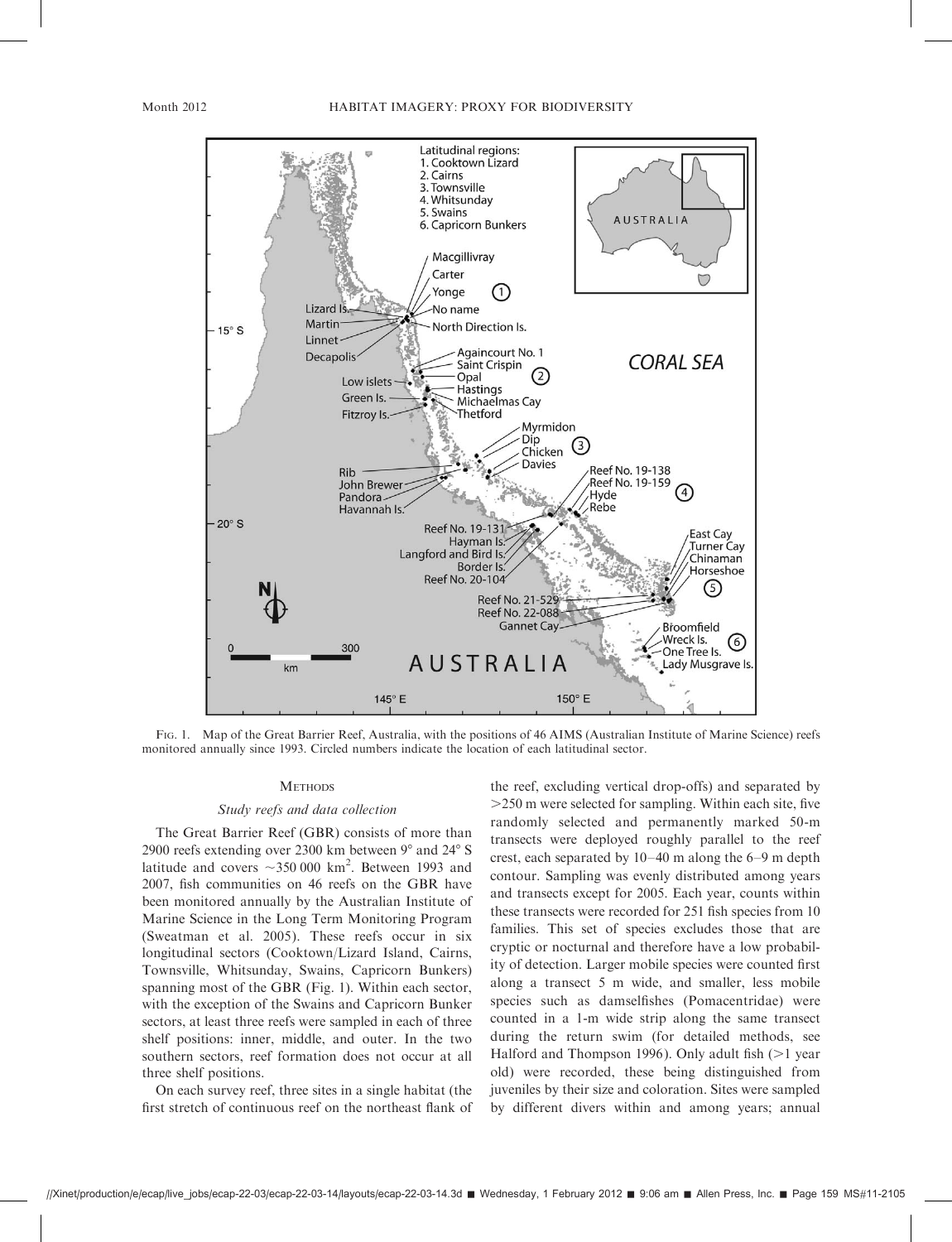calibration exercises were done to ensure consistency among divers (Halford and Thompson 1996).

We computed MIG for each of the three bands in the HSV image as follows:

# Habitat image acquisition and treatment

Transect scale.—Still images of benthic sessile communities were extracted from underwater video surveys recorded along each transect subsequent to the 2008 fish surveys (Abdo et al. 2004). A diver swam each transect and recorded benthic communities using a Sony Digital DCR-TRV950E video camera with the zoom set to full wide-angle, the focus to manual, and the focal length to 0.5–1 m. A picture of the data sheet was taken at the beginning of each transect for transect identification and to set white balance. The camera was kept parallel to the substrate at a distance of  $\sim$ 20 cm and moved along the 50-m transect at an approximately constant speed for 4– 5 min. One still image (resolution  $3072 \times 2304$  pixels) was extracted from these video records approximately every 1 m, with between 36 and 73 images recorded for each transect, depending on transect topographic complexity. In total, 35 098 images were acquired at the transect scale.

Following Proulx and Parrott (2008), we translated each image from RGB (Red, Green, Blue) color coordinates to HSV (Hue, Saturation, Value) coordinates. The benefit of the HSV system is that it reproduces more effectively how the human brain represents and manipulates color, while preserving within- and among-image variation in the original RGB system. Next, we classified each pixel value (range 0–255) into  $M = 10$  evenly distributed classes. We then calculated the mean information gain (MIG), a measure of complexity in temporal and spatial data (Wackerbauer et al. 1994, Andrienko et al. 2000) that previously has been linked to habitat complexity in terrestrial ecosystems (Proulx and Parrott 2008, 2009). MIG provides an index ranging from 0 for uniform patterns across pixels to 1 for completely random patterns. Intermediate values of MIG correspond to irregular patterns composed of objects across a range of sizes, typical of complex natural scenes (Andrienko et al. 2000). MIG is similar to second-order measures of texture (Bellis et al. 2008); it describes the additional information gained by looking at the configuration of values in the neighborhood of each pixel in an image. Thus, we would expect images of uniform, undifferentiated habitats to have low MIG (i.e., low information gain) and images of random, or highly differentiated habitats to have high MIG (i.e., high information gain) (e.g., at the transition between bright sand patches and hard bottoms colonized by benthic organisms, or between deep and shallow areas, the latter being characterized by a brighter signature). Images of irregular patterns typical of complex reef structure (i.e., structural complexity arising from high substratum rugosity and a wide range of hole sizes and distributions at the patch scale, or fractal-like reef forms at the reef scale) should have intermediate MIG.

 $\left[\begin{array}{ccc} M^k & & \\ \sum_{k=1}^M & \lambda_k & \lambda_k \end{array}\right]$  $\stackrel{M}{\longrightarrow}$  $\begin{bmatrix} M & & & \end{bmatrix}$ 

$$
MIG = \frac{\left[-\sum_{j=1} p(\chi_j) \log p(\chi_j)\right] - \left[-\sum_{i=1} p(\gamma_i) \log p(\gamma_i)\right]}{\log(M^k/M)}\tag{1}
$$

where  $p(\gamma_i)$  is the relative frequency of pixel value  $\gamma_i$  in the image and  $p(\gamma_i)$  is the relative frequency with which a specific spatial configuration  $(\chi_i)$  of k values is observed. For M classes of values, the number of possible configurations in a k-pixel neighborhood is  $M^k$ . To ensure that each possible configuration has a reasonable probability of occurring in an image, it is generally recommended that the ratio of the total number of pixels in the image to  $M^k$  be greater than 100. At all scales, we chose the highest possible value of  $M$  to retain as much information as possible from the image. For the transect images, we used  $M = 10$  and  $k =$ 4 (i.e., a pixel neighborhood of  $2 \times 2$  pixels), giving a ratio of total pixels to  $M^k$  of ~700. These parameters maximized the range of scales considered while enabling inter-site comparisons, as well as ensuring the use of a consistent k value for image analyses at all scales.

Calculated in this way, MIG represents the difference between the spatial entropy (calculated using a k-pixel neighborhood) and the aspatial entropy (calculated for individual pixel values irrespective of their location) in the image. Values range from 0 for completely random images to 1 for images of a single, solid color. Intermediate values of MIG are associated with more spatially heterogeneous data and therefore can be correlated with habitat complexity in images taken within particular ecosystems (Parrott 2010).

Site scale.—We obtained a mosaic of 25 Landsat  $ETM+$  images of the GBR and neighboring coastal regions from the GBR Marine Park Authority (GBRMPA). We acquired images for the period between 17 August 1999 and 16 May 2002 (we chose this period because a scan line corrector problem limited the quality of Landsat, creating gaps in the data acquired after 2003). These images were taken mostly during low tide, in clear, offshore shelf waters.

Landsat provides images of the bottom in the blue band down to 30 m. To avoid any geodetic error in fish station locations, images were georectified using a series of ground-truthing points at a precision better than 1 pixel (30 m). To process sites throughout the GBR with the same radiometric quality, GBRMPA radiometrically normalized the 25 images to avoid discontinuities from one image to another. The result is a quasi-cloud-free composite image of the entire GBR without radiometric internal bias. The entire mosaic is distributed by GBRMPA in a low compression rate JPEG format with a pixel size of 30 m. Negligible information loss and changes in MIG values are attributable to JPEG compression (L. Parrot, unpublished data).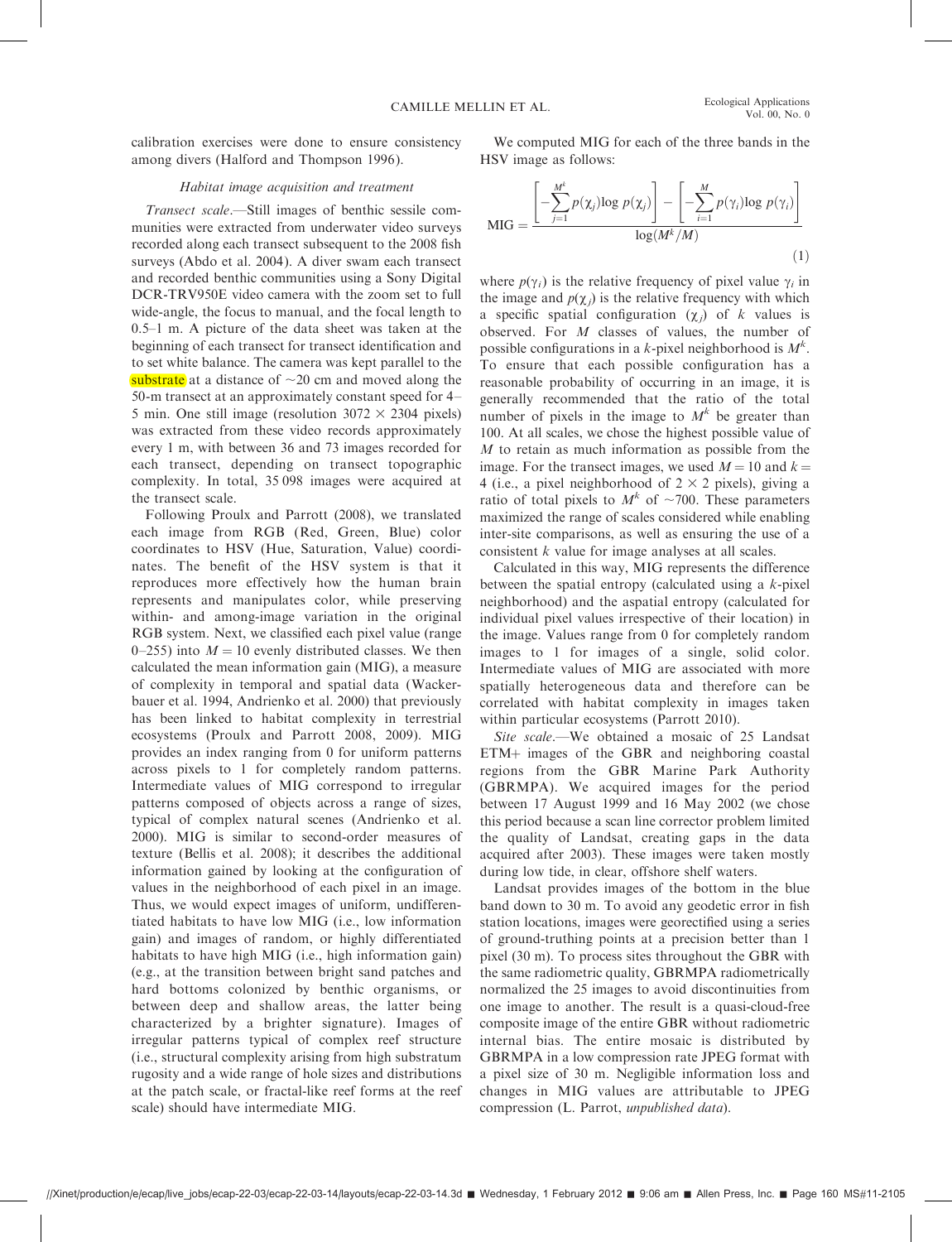For each reef, we extracted a  $51 \times 51$  pixel JPEG from the Landsat image, centered on the centroid of the three Long Term Monitoring Program sampling sites per reef to capture a section of the reef edge and water around the sites. We calculated the spatial heterogeneity (MIG; Eq. 1) of each of the site scale images in the same manner as described previously for the transect scale using  $M = 2$  and  $k = 4$ .

Reef scale.—We used a fixed-size rectangular window of  $251 \times 351$  pixels to extract reef-scale images from the overall Landsat image. We selected the size of the observation window to have a width as long as the widest (east to west) reef in the data set and a height as long as the longest (north to south) reef in the data set. We extracted five images for each reef: one with the window centered on the geographical coordinates of the reef centroid and four other images shifted in each of the four cardinal directions by  $\sim 20\%$  from the center coordinates. Five images were necessary to test whether the exact position of the window used for extraction had an effect on the MIG obtained. We tested the null hypothesis  $(H_0)$  that image differences among reefs were not greater than within reefs using a multivariate analysis of variance (MANOVA; Anderson 2001) based on distance matrices and 1000 permutations. The fixedsize window was necessary to avoid biasing the results due to the effect of image size on MIG; however, images for small reefs therefore contained a larger proportion of water. We analyzed the five images for each reef for spatial heterogeneity as before, using Eq. 1 with  $M = 4$ and  $k = 4$ .

## Data organization

We were primarily interested in spatial patterns in fish diversity and how they related to the heterogeneity of reef images, in particular, the still images of benthic communities acquired in 2008. Accordingly, we only used fish data recorded between 2003 and 2007 (discarding fish data collected during 2005 because many reefs were not sampled that year due to inclement weather). Restricting the fish data in this way also minimized any potential effects of past disturbance affecting benthic communities; in particular, storms in 1988 removed a large amount of live coral that did not fully recover until 2003 (Sweatman et al. 2008). We defined fish species richness  $(R)$  as the total number of fish species sampled on each transect obtained by pooling species across the four years. For each transect, we defined total fish abundance  $(N)$  as the sum of individual species abundances across the four years to avoid potential autocorrelation due to counting the same individuals in multiple years.

For each transect and in each of the HSV bands, we averaged MIG across all images taken along it. At the reef scale, there was no evidence of an effect of the exact position of the observation window on MIG values (MANOVA with 1000 permutations; probability of concluding an effect  $P = 0.26$ ). Therefore, for each reef

and in each of the HSV bands, we averaged MIG across the five observation windows. This procedure ensured that MIG values obtained for each reef did not depend on the exact position of the observation window, but rather accounted for the complexity of the reef of interest, as well as (to a lesser extent) that of its immediate neighborhood. The final data set used in our analyses therefore consisted of a matrix in which fish data at the transect level (i.e., individual species abundances, total species richness, and total abundance) were associated with MIG values at the transect, site, and reef scales (Fig. 2).

#### **ANALYSIS**

We first partitioned the variation in MIG at each spatial scale and estimated the relative proportion of each source of variation. We used a MANOVA based on distance matrices and 1000 permutations to investigate patterns of variation in MIG at each scale as a function of the latitudinal and cross-shelf ordinal factors; distances to the coast and seaward extent of the Great Barrier Reef at that latitude (Mellin et al. 2010a), and reef size and isolation (Mellin et al. 2010b).

We then used hierarchical linear models (Gelman and Hill 2007, MacNeil et al. 2009) to quantify the relationship between fish species richness or abundance (i.e.,  $R$  or  $N$ ) and MIG at each spatial scale, while accounting for the hierarchical structure of the data on this relationship (i.e., reef and site-within-reef correlation). The hierarchical structure resulted from ecological processes occurring at larger scales and influencing fish species richness and abundance at smaller scales. This hierarchical structure was quantified by including a reef- and/or site-level intercept (which we  $\sqrt{\mathcal{V}^2}$  pecify) in our linear models, thereby allowing an estimate of the importance of reef- and site-scale effects in structuring the biological data observed while simultaneously improving the accuracy of parameter estimates relative to non-hierarchical models (MacNeil et al. 2009). We evaluated relative, bias-corrected model support using Akaike's information criterion corrected for small sample sizes  $(AIC<sub>c</sub>)$ .

We constructed two sets of random-intercept, fixedslope, Poisson hierarchical, linear models to predict R and N as a function of MIG at the reef and transect scales, and at the site and transect scales, respectively. Within each set, we estimated effects on  $R$  and  $N$ resulting from (1) the hierarchical structure of the data set only, (2) the hierarchical structure of the data set and MIG (each scale separately, then combined), (3) the hierarchical structure of the data set, MIG and their interaction, and (4) MIG only. Scenario (1) was achieved by fitting a model with no fixed effects but random intercepts among reefs (or sites), and comparing it to a single-intercept (NULL) model to determine if any hierarchical structure was present in the data. Scenario (2) was achieved by fitting three models with both random reef/site level intercepts and fixed effects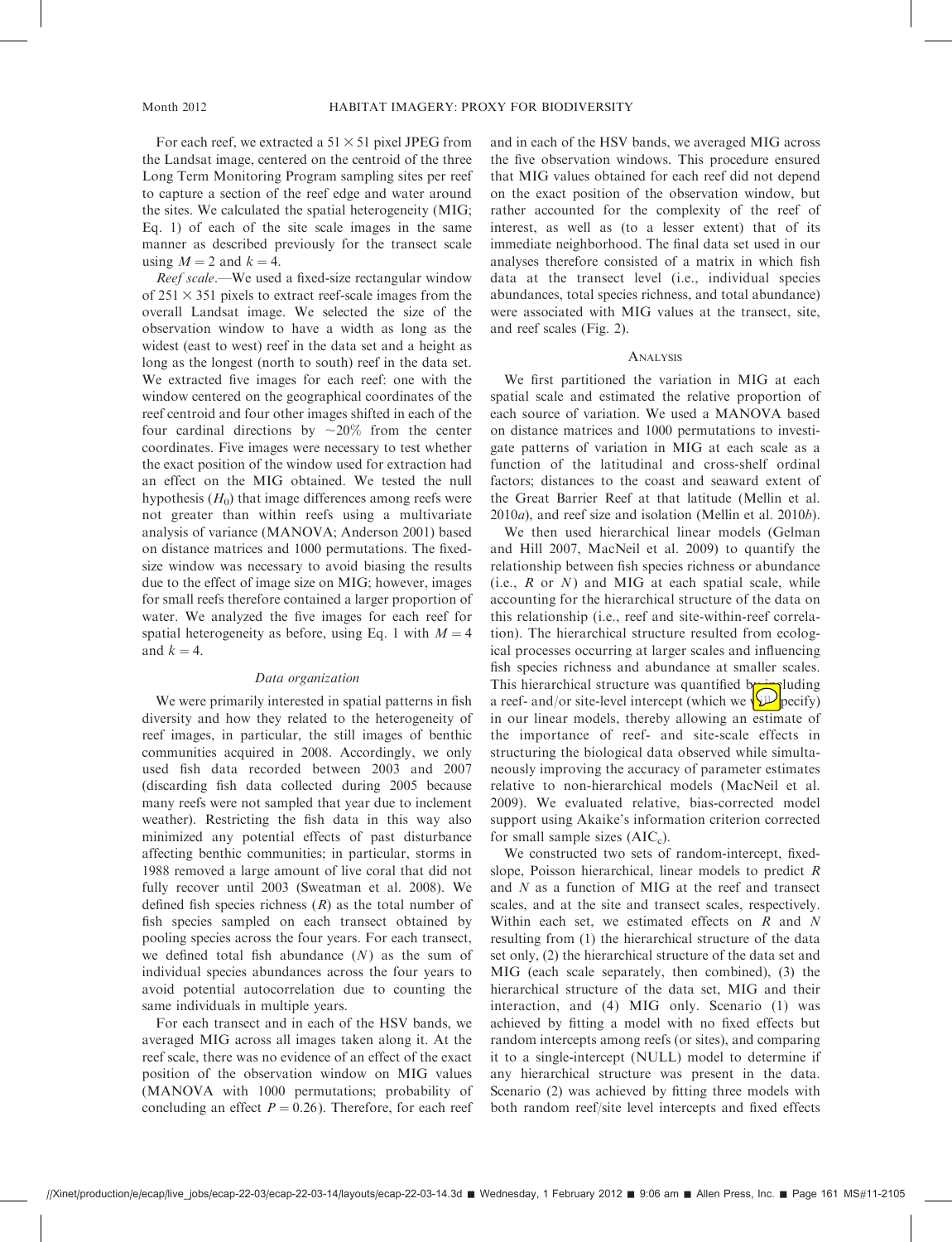CAMILLE MELLIN ET AL. Ecological Applications

Vol. 00, No. 0



FIG. 2. Schematic representation of the stratified sampling design, reef images available at each spatial scale, and structure of the resulting data set. MIG is the mean information gain, ID is identity,  $R$  is fish species richness, and  $N$  is total fish abundance. The diagrams are indicative only and the spatial arrangement of transects is not as depicted.

including either the reef- (or site-) scale MIG, or transect-scale MIG, or both. Scenario (3) was achieved by adding to the analysis described for scenario (2), an interaction between fixed effects, allowing the effects of MIG at the transect scale to vary depending on MIG at the reef (or site) scale. Scenario (4) was achieved by randomizing the hierarchical structure, which was done by refitting each model set after randomization transects-within-reefs, simulating a total of 1000 different hierarchical structures (Cornell et al. 2007, MacNeil et al. 2009).

For both response variables, we validated the assumed Poisson error distribution based on the Gaussian distribution of model residuals, using the normalized scores of standardized residual deviance (Q– Q plots). We assessed the predictive ability of the topranked model according to AIC<sub>c</sub> using a 10-fold crossvalidation (Davison and Hinkley 1997). This bootstrap resampling procedure estimates the mean prediction error, and the goodness of fit (i.e., coefficient of determination,  $R^2$ ) of the relationship between predicted and observed values for 10% of observations randomly omitted from the calibration data set. This procedure was iterated 1000 times. We generated spatial correlograms assessing autocorrelation in  $R$  and  $N$  (raw data and model residuals) as a function of the distance between transects using Moran's I (Diggle and Ribeiro 2007). We chose distance classes for the autocorrelation analysis to reflect the nested design of the data set and included first-order neighboring transects (class 1), or all transects within a same site (class 2), reef (class 3), crossshelf location (class 4), and latitudinal sector (class 5). We assessed evidence for spatial autocorrelation after a Bonferroni correction (Legendre and Legendre 1998).

We did a third set of analyses to partition variation in the multivariate fish assemblage structure (i.e., species abundance matrix) explained by the hierarchical structure of the data set and by MIG at each scale. We used a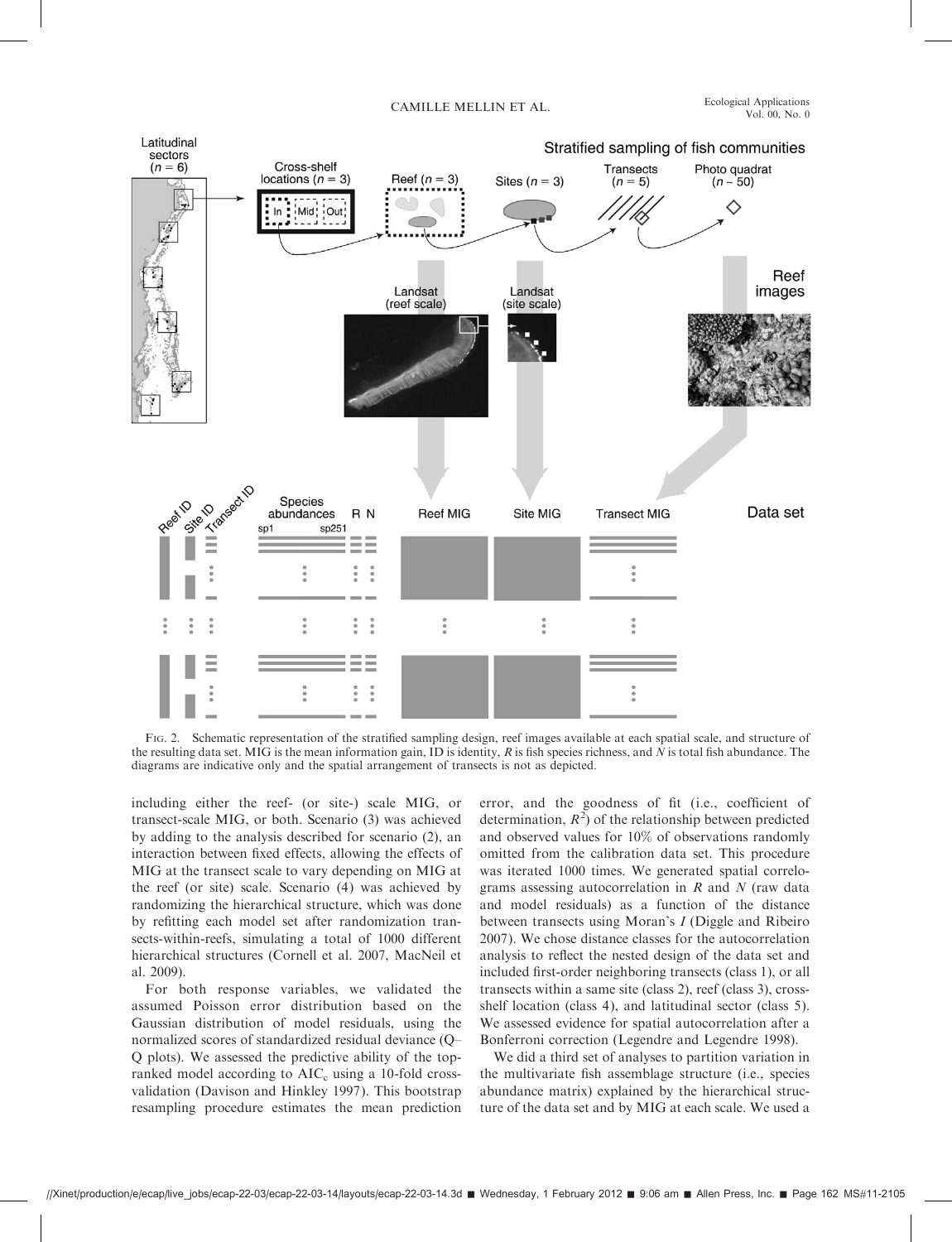| hierarchical structures (i.e., random intercepts). |                |         |          |          |  |  |  |  |
|----------------------------------------------------|----------------|---------|----------|----------|--|--|--|--|
| Model                                              | k              | LL      | $wAIC_c$ | $D(\%)$  |  |  |  |  |
| Hue $(H)$                                          |                |         |          |          |  |  |  |  |
| tr-H $\sim$ (1   reef/site)                        | 4              | 1490.78 |          | 46.38    |  |  |  |  |
| tr-H $\sim$ (1   reef)                             | $\mathfrak{Z}$ | 1336.01 | 0        | 31.19    |  |  |  |  |
| NULL                                               | $\mathcal{E}$  | 1018.42 | 0        | $\Omega$ |  |  |  |  |
| Saturation (S)                                     |                |         |          |          |  |  |  |  |
| tr-S $\sim$ (1   reef/site)                        | 4              | 1606.78 |          | 86.47    |  |  |  |  |
| tr-S $\sim$ (1   reef)                             | 3              | 1468.77 | 0        | 70.46    |  |  |  |  |
| NULL                                               | 3              | 861.67  | 0        | $\Omega$ |  |  |  |  |
| Value $(V)$                                        |                |         |          |          |  |  |  |  |
| tr-V $\sim$ (1   reef/site)                        | 4              | 1886.09 |          | 21.01    |  |  |  |  |
| tr-V $\sim$ (1   reef)                             | 3              | 1747.61 | 0        | 12.13    |  |  |  |  |
| NULL                                               | $\mathbf{3}$   | 1558.57 |          | 0        |  |  |  |  |

TABLE 1. Summary of the hierarchical linear models of mean information gain variables (HSV coordinates) at the transect (tr) scale and as a function of the reef and site-within-reef hierarchical structures (i.e., random intercepts).

*Notes:* Abbreviations are:  $k$ , number of parameters; LL,  $log$ likelihood;  $wAIC_c$ , weight given by the Akaike's information criterion corrected for small sample size; D, percentage deviance explained. Model notation follows that of the lme4 package in  $\overline{R}$ ; (1 | reef) denotes a "reef" random effect and (1 | reef/site) denotes a ''site-within-reef'' random effect.

constrained distance-based redundancy analysis with 1000 permutations (Legendre and Anderson 1999). We computed a Bray-Curtis distance matrix based on the fish assemblage matrix and a Euclidian distance matrix based on MIG (all scales). Transects were then clustered based on each distance matrix successively and using the k-means algorithm (Legendre and Legendre 1998). We calculated the similarity between the two classifications, defined as the proportion of transects falling in the same cluster using either distance matrix, and compared this proportion to the distribution of proportions expected under a null model given by 1000 randomizations of transects-within-clusters based on the fish distance matrix.

## **RESULTS**

Hierarchical linear models of MIG at the transect scale revealed substantial hierarchical structure in the data, with clear  $AIC<sub>c</sub>$ -based evidence for high sitewithin-reef dependence among all three response variables (i.e., MIG of benthic images calculated for each of the three [HSV] color bands) accounting for up to 86% of deviance in the saturation of benthic images (Table 1). We also found evidence for latitudinal sector effects on MIG at the transect scale, distance to the coast on MIG at the site scale, and reef size on MIG at the reef scale (Appendix A). Because the effect of reef size on MIG at the reef scale is likely to be an artifact of the fixed-size window used to calculate MIG, we included reef area as an offset in subsequent hierarchical linear models.

Reef hierarchical structure alone accounted for 71.2% and 75.1% of null deviance in R (Table 2) and N (Table 3), respectively. Even though models including image indices were top-ranked according to  $AIC_c$ , they reduced model deviance by  $\langle 1 \rangle$  relative to the random intercept-only models. However, when transects were permuted within reefs to randomize the hierarchical structure, image indices reduced model deviance by 27%  $(R)$  and 31%  $(N)$ , respectively, relative to intercept-only models (the latter only reduced null deviance by 2% and 7%, respectively; Tables 2 and 3), thereby demonstrating the importance of habitat structure in explaining a considerable percentage of the variation in biodiversity patterns beyond the influence of hierarchical reef structure alone. A combination of MIG at the transect and reef scales was present in the  $AIC_c$  top-ranked models for both  $R$  and  $N$  (Appendices B and C).

The 10-fold cross-validation showed that the topranked fitted models according to AIC<sub>c</sub> resulted in a mean prediction error of 7.6% for R and 10.6% for N,

TABLE 2. Summary of hierarchical linear models of fish species richness  $(R)$  as a function of mean information gain variables (HSV, coordinates for hue; saturation, and value) at the reef (rf) and transect (tr) scales, on original and randomized data sets.

| k  | LL        | $wAIC_c$ | D        |
|----|-----------|----------|----------|
|    |           |          |          |
|    | $-266.87$ | 0.58     | 71.75    |
| 10 | $-264.79$ | 0.21     | 71.97    |
| 3  | $-272.38$ | 0.14     | 71.17    |
| 6  | $-270.31$ | 0.05     | 71.39    |
| 10 | $-267.18$ | 0.02     | 71.72    |
| 3  | $-944.66$ | $\theta$ | $\theta$ |
|    |           |          |          |
| 10 | $-670.27$ |          | 29.05    |
| 10 | $-690.6$  | $\theta$ | 26.89    |
|    | $-786.75$ | $\theta$ | 16.72    |
| 6  | $-798.53$ | $\theta$ | 15.47    |
|    | $-924.87$ | $\theta$ | 2.09     |
|    | $-944.66$ | $\theta$ | $\theta$ |
|    |           |          |          |

*Notes:* Reef area  $(A)$  is used as a controlling factor to account for the fixed size window of Landsat images. Other abbreviations are k, number of parameters; LL, log likelihood;  $wAIC<sub>c</sub>$ , weight given by the Akaike's information criterion corrected for small sample size; D, percentage deviance explained. Model notation follows that of the lme4 package in R.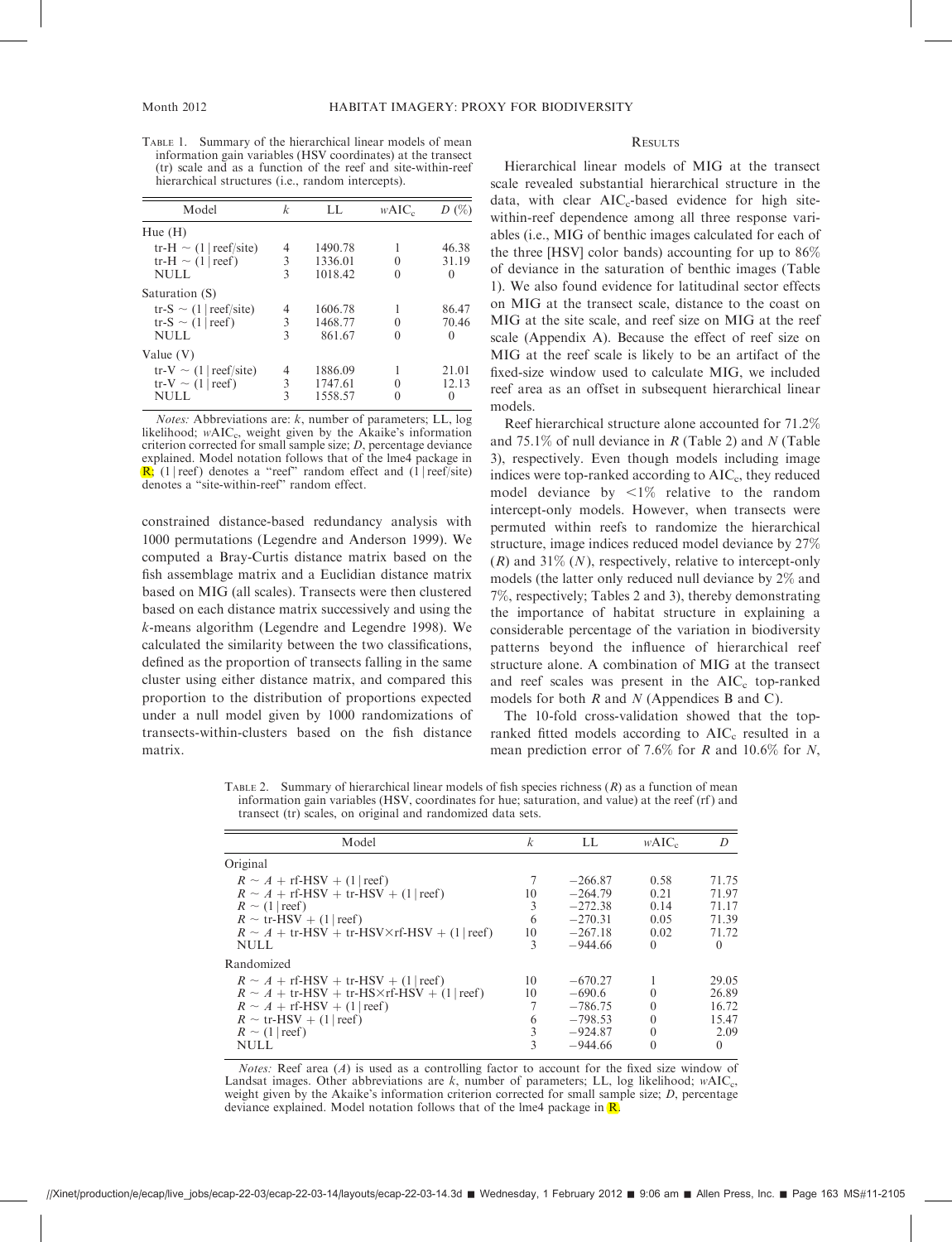TABLE 3. Summary of hierarchical linear models of fish abundance  $(N)$  as a function of mean information gain variables (HSV, coordinates for hue; saturation, and value) at the reef (rf) and transect (tr) scales, on original and randomized data sets.

| Model                                                     | k  | LL.       | $wAIC_c$ | D        |
|-----------------------------------------------------------|----|-----------|----------|----------|
| Original                                                  |    |           |          |          |
| $N \sim A$ + tr-HSV + tr-HSV×rf-HSV + (1   reef)          | 10 | $-33810$  |          | 75.43    |
| $N \sim A$ + rf-HSV + tr-HSV + (1   reef)                 | 10 | $-34078$  |          | 75.24    |
| $N \sim$ tr-HSV + (1   reef)                              | 6  | $-34088$  |          | 75.23    |
| $N \sim A$ + rf-HSV + (1   reef)                          |    | $-34250$  |          | 75.11    |
| $N \sim (1   \text{reef})$                                |    | $-34259$  |          | 75.1     |
| NULL                                                      |    | $-137608$ | $\Omega$ | $\Omega$ |
| Randomized                                                |    |           |          |          |
| $N \sim A$ + rf-HSV + tr-HSV + (1   reef)                 | 10 | $-92,441$ |          | 32.82    |
| $N \sim A$ + rf-HSV + (1   reef)                          |    | $-95604$  |          | 30.52    |
| $N \sim A$ + tr-HSV + tr-HSV $\times$ rf-HSV + (1   reef) | 10 | $-95844$  |          | 30.35    |
| $N \sim$ tr-HSV + (1   reef)                              | 6  | $-124988$ |          | 9.17     |
| $N \sim (1   \text{reef})$                                |    | $-128259$ |          | 6.79     |
| NULL                                                      |    | $-137608$ |          | $\theta$ |

Notes: Reef area  $(A)$  is used as a controlling factor. Other abbreviations are:  $k$ , number of parameters; LL, log likelihood; wAICc, weight given by the Akaike's information criterion corrected for small sample size; D, percentage deviance explained. Model notation follows that of the lme4 package in R.

with 74.4% and 69.2% of the variance in the predictions explained by the observations  $(R^2)$ , respectively (Appendix D). We found evidence for autocorrelation at all distance classes in observations of both response variables, but only at the first distance class for model residuals (Appendix E), indicating that our hierarchical models accounted for most spatial dependence via the nested spatial design.

Similar to the univariate results for  $R$  and  $N$ , reef hierarchical structure accounted for 60% of the variation in the fish community matrix, including 25% from MIG at the reef  $(7\%)$ , site  $(6\%)$ , and transect  $(12\%)$  scales, with  $\langle 1\%$  overlap among these variance components (Fig. 3). The hierarchical clustering of transects based on fish data vs. MIG from all scales resulted in 53% of transects being classified in the same cluster for a threecluster classification, 49% for four clusters (Fig. 4), 54% for five clusters, and 41% for six clusters. There was strong evidence that these percentages were all higher than those expected from a null model ( $P < 0.001$ ).

#### **DISCUSSION**

Our results provide the first multi-scale evidence that patterns of coral reef fish biodiversity can be reasonably predicted from a combination of reef habitat complexity indices derived from the spectral signal of digital (camera and satellite) images, together with information on the hierarchical structure of the data set. Andréfouët et al. (2010) previously established partial links between unprocessed red-green-blue bands and fish communities in New Caledonia. We have developed this method further using a hierarchical framework to account for the complex spatial structure of coral reef ecosystems (MacNeil et al. 2009, Mellin et al. 2009).

Having incorporated hierarchical spatial effects into our models, habitat complexity as estimated by MIG accounted for an additional 29% of the null deviance in fish species richness, 33% in fish abundance, and 25% in fish assemblage structure. At least for community structure, this accords well with recent work reporting that  $\sim$ 22% of variance is explained for these same fish communities by reefs nested within habitat (i.e., crossshelf position) and region (i.e., latitudinal sector; Burgess et al. 2010), suggesting that the simple MIG metric performs well in capturing this within-reef variation in community structure. Although this percentage of deviance explained is much lower than for some terrestrial ecosystems (e.g., 58% deviance explained in bird species richness in arid landscapes; St-Louis et al. 2006), it agrees with other studies that used



FIG. 3. Venn diagram partitioning the percentage of variation in the fish community matrix as a function of image mean information gain variables (H, hue, S, saturation; V, value) at reef, site, and transect scales.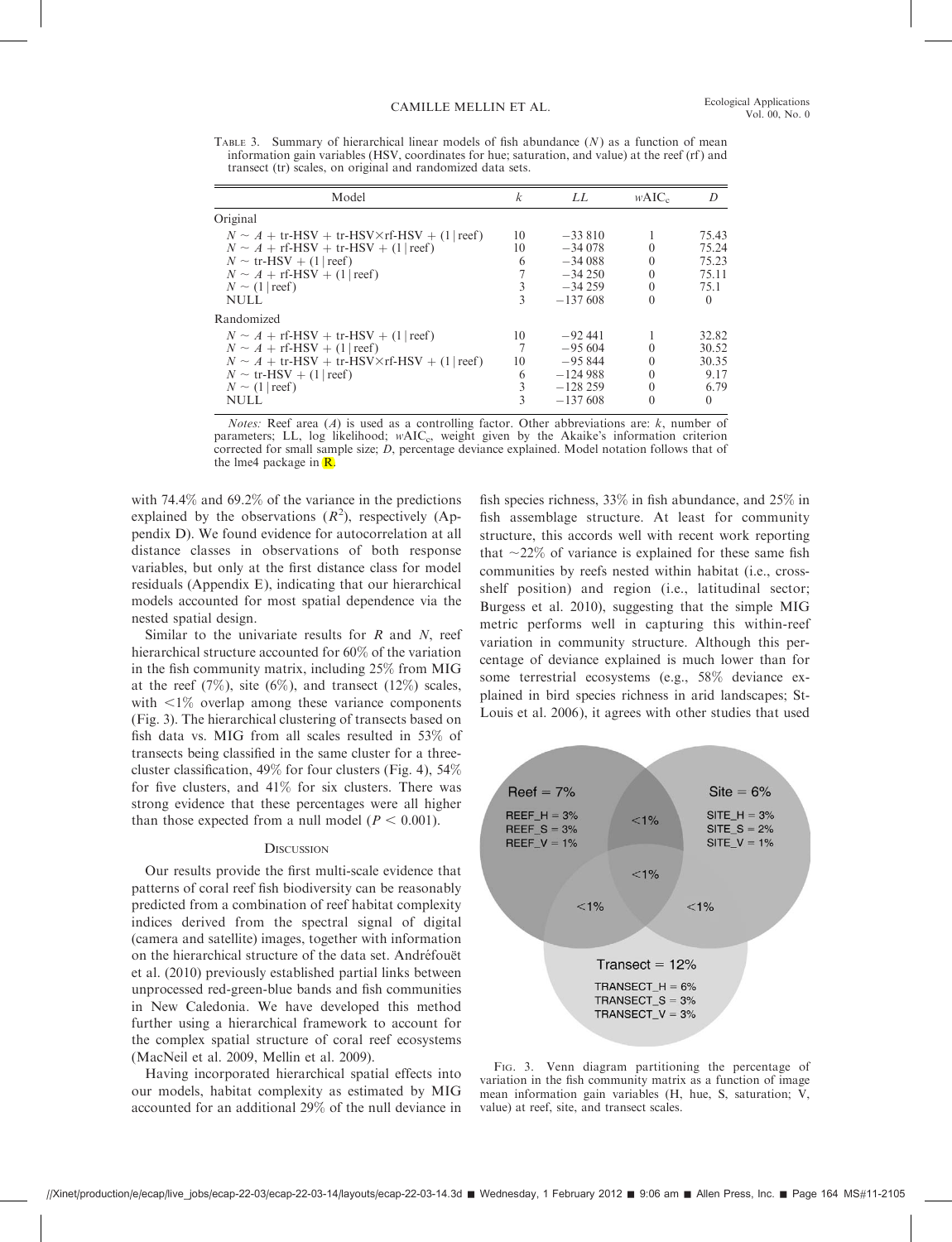Month 2012 HABITAT IMAGERY: PROXY FOR BIODIVERSITY

both remotely sensed and field data for understanding biodiversity patterns (Estes et al. 2008). Indeed, a key advantage of remote sensing is its ability to provide information over a species' entire range, but models incorporating remotely sensed data might be limited by the ability of remote sensing to detect important habitat features (Estes et al. 2008). In coral reefs, and on the Great Barrier Reef in particular, major correlates of fish diversity patterns include distance to the coast and to the barrier reef, sea surface temperature (Mellin et al. 2010a), and reef size and isolation (MacNeil et al. 2009, Mellin et al. 2010b). Therefore, incorporating these factors in models based on image-derived habitat complexity should result in improved predictive power.

Of the total deviance explained in fish species richness, abundance, and assemblage structure, 17%, 30%, and 13% (respectively) were explained by MIG at the reef and/or site scales directly estimated from the Landsat  $ETM$  mosaic. In previous studies using habitat maps, the best predictive performance was achieved using an 11-class habitat map derived from aerial photography (i.e., 38% of variation in fish species richness; 28% of variation in abundance) and obtained from a series of 12 landscape metrics related to patch configuration in Moreton Bay, Queensland, Australia (Pittman et al. 2004). Although that approach was comparable in its explanatory power to our own, the method required considerable image pre-processing, labeling, and ground-truthing. In contrast, where images are available, MIG can be calculated for the three channels of a regular JPEG format without any pre-processing and in only a few seconds per image on a desktop computer, providing substantial cost savings. The MIG methodology presented here and applied on the Great Barrier Reef now needs to be applied to other regions and ecosystems to enable cost–benefit comparisons among methods for predicting biodiversity patterns.

Both fish biodiversity and MIG of the digital habitat images at the transect scale displayed strong spatial variation reflecting the data set's transect-within-site and site-within-reef hierarchical patterns. Furthermore, we found latitudinal and cross-shelf effects on MIG at the transect scale. These results reflect the gradient of benthic assemblages, which consist of both biotic (e.g., live coral, macroalgae) and abiotic (e.g., dead coral, bare substratum) components. As a result, the similarity of fish and benthic assemblages was higher among sites within the same reef (i.e., 250 m to 1 km apart) than among different reefs (i.e., 3 to 1000 km apart), with the turnover (i.e.,  $\beta$  diversity) in benthic communities increasing along latitudinal and cross-shelf gradients. This contrasts with observations of Caribbean reef systems in which differences in fish and coral diversity were observed among geomorphological classes within reefs, but with little difference among reefs along a 400 km latitudinal gradient (Arias-Gonzáles et al. 2008). On the Great Barrier Reef, conditions such as water quality, temperature, and biological productivity follow latitu-



FIG. 4. Clustering based on (A) the fish community matrix and (B) mean information gain variables at the reef, site, and transect scales. For each reef, only the most frequent cluster is shown, with each color indicating a particular cluster. Identity of the clusters is irrelevant; only the grouping is important.

dinal and cross-shelf gradients associated with variation in the structure of fish (Burgess et al. 2010, Mellin et al. 2010a) and benthic communities (Burgess et al. 2010, De'ath and Fabricius 2010, Emslie et al. 2010). The hierarchical structure of fish diversity and habitat complexity as estimated here by MIG thus reflects the combination of environmental and geographical influences on the  $\beta$  diversity of fish and benthic communities on the Great Barrier Reef.

The performance of MIG in predicting fish biodiversity was robust to the choice of spatial scale and resolution, suggesting that this approach could be transferrable to other reef systems and could allow cross-system comparisons. Although the predictive performance of MIG was consistent across image resolutions, image resolution influences the absolute value of MIG, necessitating image pretreatment to standardize resolution, white balance, and color models across sites prior to analyses. Therefore, images combined within a study should be of approximately equal spatial extent to give comparable MIG values and avoid

//Xinet/production/e/ecap/live\_jobs/ecap-22-03/ecap-22-03-14/layouts/ecap-22-03-14.3d ■ Wednesday, 1 February 2012 ■ 9:06 am ■ Allen Press, Inc. ■ Page 165 MS#11-2105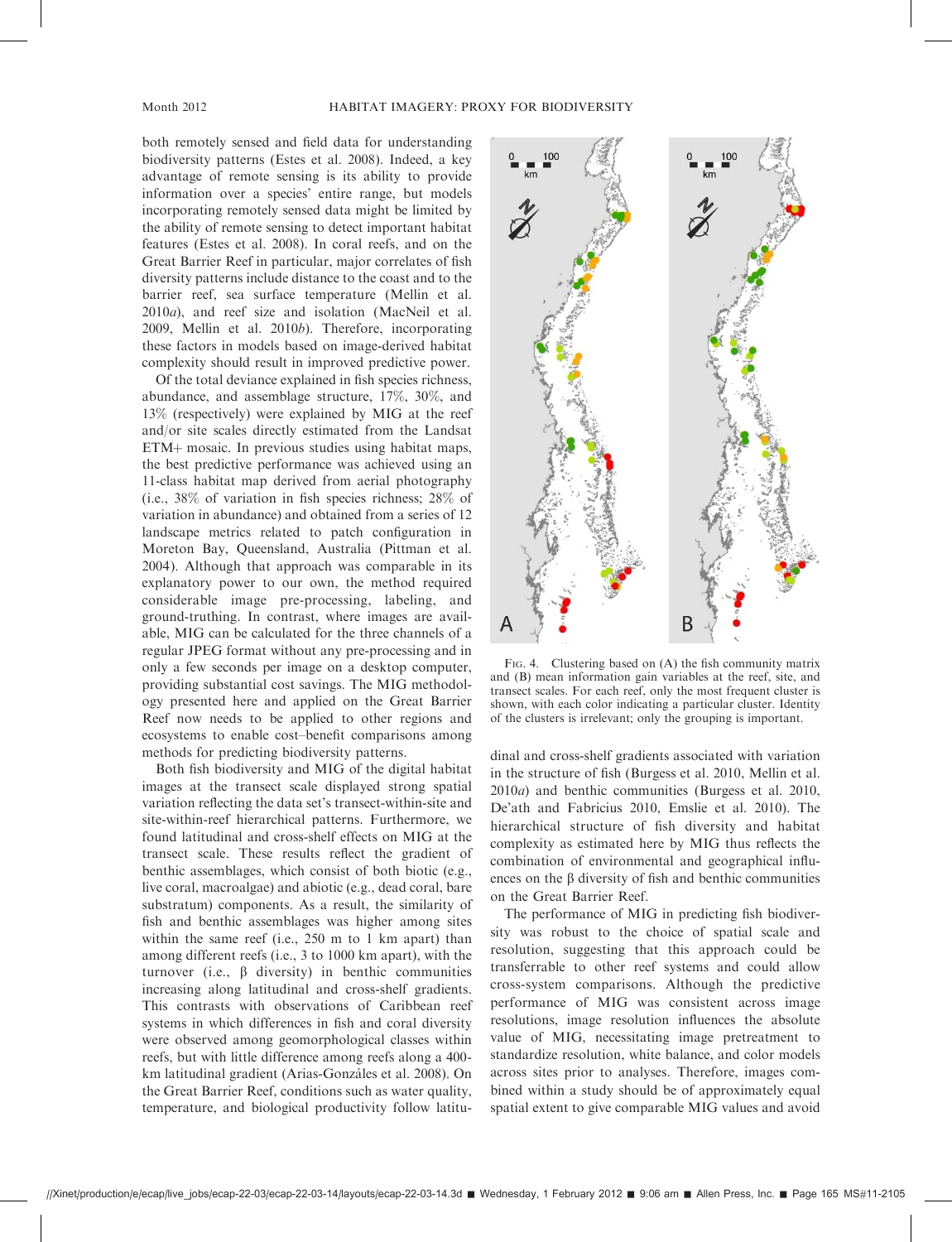scale-dependent artifacts. Ideally, uncompressed images in RAW format should be used if feasible. In our study, however, the large number of files used and the normalized mosaic of satellite images compiled for the entire study area, made the compressed (JPEG) format necessary for facilitating image storage and manipulation.

Although the predictive performance of image-derived indices of habitat complexity on their own might still be insufficient to support large-scale conservation planning, they can complement existing methods for studying biodiversity and can contribute to improvements in survey design methods. For example, broadscale, long-term monitoring programs are commonly stratified with respect to spatial factors based on a priori visual examination of a map of the region of interest. In this case, all sampled sites were similarly positioned on the reefs examined, which were themselves stratified across the shelf and latitudinally based on the premise that such gradients would be reflected in assemblage structure (Sweatman et al. 2008). We suspect that a design based on continuous environmental gradients derived from remotely sensed images (Dalleau et al. 2010) could lead to more discerning process-based modeling with potentially higher predictive performance. For instance, habitat complexity estimated from remotely sensed imagery has been used in the design of the monitoring program for World Heritage Sites on New Caledonian reefs (Andréfouët and Wantiez 2010). Therefore, image-derived indices of habitat complexity could support the design of monitoring programs based on ecological gradients of habitat complexity and the collection of additional (biological and physical) data, eventually to provide inputs for more sophisticated and powerful species distribution models.

Efficient, streamlined, and cost-effective methods for biodiversity mapping are needed, especially in developing countries where the effects of declining natural resources are often acute and where data, facilities, and expertise are often sparse (Fisher et al. 2011). Methods such as those presented here show much promise as they require little processing, no labeling of geomorphology or habitat structure, and no accuracy assessment or ground-truthing. Capacity-building for biodiversity conservation can therefore be promoted through the dissemination of spatial products for research and environmental management in these jurisdictions (Andréfouët 2008). Although the methods presented here could benefit from further refinement and validation across a broader range of ecosystems before they can be applied routinely, they will ultimately be constrained to some extent by the need for consistent image quality, specifications, and normalization among study sites. In spite of these constraints, these methods can now be consistently applied among multiple sites and regions of the world. For example, both remotely sensed and in situ habitat images are readily available worldwide for many ecosystems including coral reefs (e.g., photo transects generated by the Reef Check program, available online).<sup>7</sup> This wealth of historical records remains under-exploited. When used in conjunction with field-based surveys, spectral signals from such digital images could prove invaluable for assessing the extent of habitat degradation effects on biological communities.

#### **ACKNOWLEDGMENTS**

We thank all members of the Australian Institute of Marine Science Long Term Monitoring Program who have contributed to data collection. Thanks to K. Johns and A. Dorais for assisting with image acquisition and treatment. The Great Barrier Reef Marine Park Authority (Queensland, Australia) provided the Landsat ETM+ image mosaic (1999–2002).

#### LITERATURE CITED

- Abdo, D., S. Burgess, G. Coleman, and K. Osborne. 2004. Surveys of benthic reef communities using underwater video. Long-term monitoring of the Great Barrier Reef Standard Operating Procedure Number 2. Australian Institute of Marine Science, Townsville, Australia.
- Anderson, M. J. 2001. A new method for non-parametric multivariate analysis of variance. Austral Ecology 26:32–46.
- Andréfouët, S. 2008. Coral reef habitat mapping using remote sensing: A user vs. producer perspective. Implications for research, management and capacity building. Journal of Spatial Science 53:113–129.
- Andréfouët, S., C. Payri, M. Kulbicki, J. Scopélitis, M. Dalleau, C. Mellin, M. Scamps, and G. Dirberg. 2010. Mesure, suivi et potentiel économique de la diversité de l'habitat récifo-lagonaire néo-calédonien: inventaire des herbiers, suivi des zones coralliennes et rôle des habitats dans la distribution des ressources en poissons de récifs. Rapport Conventions Sciences de la Mer—Biologie Marine 31. Institut de Recherche pour le Developpement Centre de Nouméa/Zone économique de Nouvelle-Calédonie, Nouméa, New Caledonia.
- Andréfouët, S., L. Roux, Y. Chancerelle, and A. Bonneville. 2000. A fuzzy possibilistic scheme of study for objects with indeterminate boundaries: application to French Polynesian reefscapes. IEEE Trans Geoscience and Remote Sensing 38:257–270.
- Andréfouët, S., and L. Wantiez. 2010. Characterizing the diversity of coral reef habitats and fish communities found in a UNESCO World Heritage Site: The strategy developed for lagoons of New Caledonia. Marine Pollution Bulletin 61:612–620.
- Andrienko, Y., N. Brillantov, and J. Kurths. 2000. Complexity of two-dimensional patterns. European Physical Journal B 15:539–546.
- Attrill, M. J., J. A. Strong, and A. A. Rowden. 2000. Are macroinvertebrate communities influenced by seagrass structural complexity? Ecography 23:114–121.
- Baraldi, A., and F. Parmiggiani. 1995. An investigation of the textural characteristics associated with gray-level cooccurrence matrix statistical parameters. IEEE Transactions on Geoscience and Remote Sensing 33:293–304.
- Beger, M., and H. P. Possingham. 2008. Environmental factors that influence the distribution of coral reef fishes: modeling occurrence data for broad-scale conservation and management. Marine Ecology Progress Series 361:1–13.
- Bellis, L. M., A. M. Pidgeon, V. C. Radeloff, V. St-Louis, J. L. Navarro, and M. B. Martella. 2008. Modeling habitat suitability for greater rheas based on satellite image texture. Ecological Applications 18:1956–1966.

<sup>7</sup> www.reefcheck.org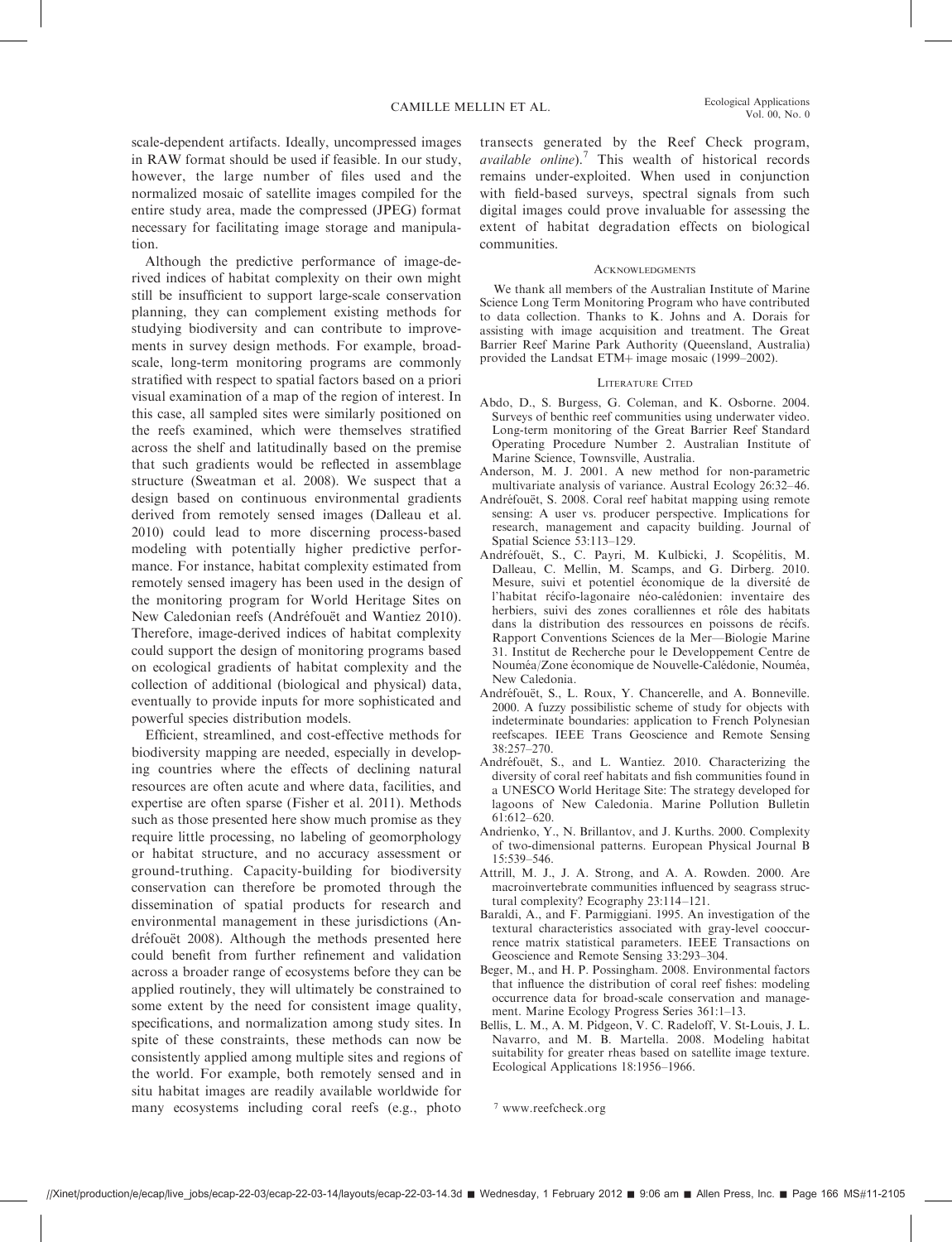- Burgess, S. C., K. Osborne, and M. J. Caley. 2010. Similar regional effects among local habitats on the structure of tropical reef fish and coral communities. Global Ecology and Biogeography 19:363–375.
- Caley, M. J., and J. St John. 1996. Refuge availability structures assemblages of tropical reef fishes. Journal of Animal Ecology 65:414–428.
- Chittaro, P. M. 2004. Fish–habitat associations across multiple spatial scales. Coral Reefs 23:235–244.
- Cornell, H. V., R. H. Karlson, and T. P. Hughes. 2007. Scaledependent variation in coral community similarity across sites, islands, and island groups. Ecology 88:1707–1715.
- Dalleau, M., S. Andréfouët, C. C. C. Wabnitz, C. Payri, L. Wantiez, M. Pichon, K. Friedman, L. Vigliola, and F. Benzoni. 2010. Use of habitats as surrogates of biodiversity for efficient coral reef conservation planning in Pacific Ocean islands. Conservation Biology 24:541–552.
- Davison, A. C., and D. V. Hinkley. 1997. Bootstrap methods and their application. Cambridge University Press, Cambridge, UK.
- De'ath, G., and K. Fabricius. 2010. Water quality as a regional driver of coral biodiversity and macroalgae on the Great Barrier Reef. Ecological Applications 20:840–850.
- Diggle, P. J., and P. J. Ribeiro, Jr. 2007. Model-based geostatistics. Springer, New York, New York, USA.
- Dumas, P., A. Bertaud, C. Peignon, M. Leopold, and D. Pelletier. 2009. A ''quick and clean'' photographic method for the description of coral reef habitats. Journal of Experimental Marine Biology and Ecology 368:161–168.
- Emslie, M. J., M. S. Pratchett, A. J. Cheal, and K. Osborne. 2010. Great Barrier Reef butterflyfish community structure: the role of shelf position and benthic community type. Coral Reefs 29:705–715.
- Estes, L. D., G. S. Okin, A. G. Mwangi, and H. H. Shugart. 2008. Habitat selection by a rare forest antelope: A multiscale approach combining field data and imagery from three sensors. Remote Sensing of Environment 112:2033–2050.
- Fisher, R., B. Radford, N. Knowlton, R. E. Brainard, and M. J. Caley. 2011. Global mismatch between research effort and conservation needs on coral reefs. Conservation Letters 4:64– 72.
- Friedlander, A. M., and J. Parrish. 1998. Habitat characteristics affecting fish assemblages on a Hawaiian coral reef. Journal of Experimental Marine Biology and Ecology 224:1–30.
- Frost, N. J., M. T. Burrows, M. P. Johnson, M. E. Hanley, and S. J. Hawkins. 2005. Measuring surface complexity in ecological studies. Limnology and Oceanography: Methods 3:203–210.
- Garza-Pérez, J. L., A. Lehmann, and J. E. Arias-Gonzàlez. 2004. Spatial prediction of coral reef habitats: integrating ecology with spatial modeling and remote sensing. Marine Ecology Progress Series 269:141–152.
- Gell-Mann, M., and S. Lloyd. 1996. Information measures, effective complexity and total information. Complexity 2:44– 52.
- Gelman, A., and J. Hill. 2007. Data analysis using regression and multilevel hierarchical models. Cambridge University Press, New York, New York, USA.
- Grassberger, P. 1988. Complexity and forecasting in dynamical systems. Pages 1-22 in L. Peliti and A. Vulpiani, editors. Measures of complexity. Springer-Verlag, Berlin, Germany.
- Halford, A. R., and M. J. Caley. 2009. Towards an understanding of resilience in isolated coral reefs. Global Change Biology 15:3031–3045.
- Halford, A. R., and A. A. Thompson. 1996. Visual census surveys of reef fish. Long term monitoring of the Great Barrier Reef. Standard Operational Procedure Number 3. Australian Institute of Marine Science, Townsville, Australia.
- Huston, M. 1979. General hypothesis of species diversity. American Naturalist 113:81–101.
- Kuffner, I. B., J. C. Brock, R. Grober-Dunsmore, V. E. Bonito, T. D. Hickey, and C. W. Wright. 2007. Relationships between reef fish communities and remotely sensed rugosity measurements in Biscayne National Park, Florida, USA. Environmental Biology of Fishes 78:71–82.
- Legendre, P., and M. J. Anderson. 1999. Distance-based redundancy analysis: testing multispecies responses in multifactorial ecological experiments. Ecological Monographs 69:1–24.
- Legendre, P., and L. Legendre. 1998. Numerical ecology. Second edition. Elsevier, Amsterdam, The Netherlands.
- Levin, S. 1999. Fragile dominion. Perseus Publishing, Cambridge, UK.
- Lloyd, S. 2001. Measures of complexity: a non exhaustive list. IEEE Control Systems 21:7–8.
- Luckhurst, B. E., and K. Luckhurst. 1978. Analysis of influence of substrate variables on coral-reef fish communities. Marine Biology 49:317–323.
- MacNeil, M. A., N. A. J. Graham, J. E. Cinner, N. K. Dulvy, P. A. Loring, S. Jennings, N. V. C. Polunin, A. T. Fisk, and T. R. McClanahan. 2010. Transitional states in marine fisheries: adapting to cope with global change. Philosophical Transactions of the Royal Society B 365:3753–3763.
- MacNeil, M. A., N. A. J. Graham, N. V. C. Polunin, M. Kulbicki, R. Galzin, M. Harmelin-Vivien, and S. P. Rushton. 2009. Hierarchical drivers of reef-fish metacommunity structure. Ecology 90:252–264.
- Mattio, L., G. Dirberg, C. Payri, and S. Andréfouët. 2008. Diversity, biomass and distribution pattern of Sargassum beds in the South West lagoon of New Caledonia (South Pacific). Journal of Applied Phycology 20:811–823.
- Mellin, C., S. Andréfouët, M. Kulbicki, M. Dalleau, and L. Vigliola. 2009. Remote sensing and fish–habitat relationships in coral reef ecosystems: Review and pathways for systematic multi-scale hierarchical research. Marine Pollution Bulletin 58:11–19.
- Mellin, C., S. Andréfouët, and D. Ponton. 2007. Spatial predictability of juvenile fish species richness and abundance in a coral reef environment. Coral Reefs 26:895–907.
- Mellin, C., C. J. A. Bradshaw, M. G. Meekan, and M. J. Caley. 2010a. Environmental and spatial predictors of species richness and abundance in coral reef fishes. Global Ecology and Biogeography 19:212–222.
- Mellin, C., C. Huchery, M. J. Caley, M. G. Meekan, and C. J. A. Bradshaw. 2010b. Reef size and isolation determine the temporal stability of coral reef fish populations. Ecology 91:3138–3145.
- Oldeland, J., D. Wesuls, D. Rocchini, M. Schmidt, and N. Jurgens. 2010. Does using species abundance data improve estimates of species diversity from remotely sensed spectral heterogeneity? Ecological Indicators 10:390–396.
- Parrott, L. 2010. Measuring ecological complexity. Ecological Indicators 10:1069–1076.
- Pittman, S. J., C. A. McAlpine, and K. M. Pittman. 2004. Linking fish and prawns to their environment: a hierarchical landscape approach. Marine Ecology Progress Series 283:233–254.
- Proulx, R., and L. Parrott. 2008. Measures of structural complexity in digital images for monitoring the ecological signature of an old-growth forest ecosystem. Ecological Indicators 8:270–284.
- Proulx, R., and L. Parrott. 2009. Structural complexity in digital images as an ecological indicator for monitoring forest dynamics across scale, space and time. Ecological Indicators 9:1248–1256.
- Sale, P. F., and W. A. Douglas. 1984. Temporal variability in the community structure of fish on coral patch reefs and the relation of community structure to reef structure. Ecology 65:409–422.
- St-Louis, V., A. M. Pidgeon, V. C. Radeloff, T. J. Hawbaker, and M. K. Clayton. 2006. High-resolution image texture as a